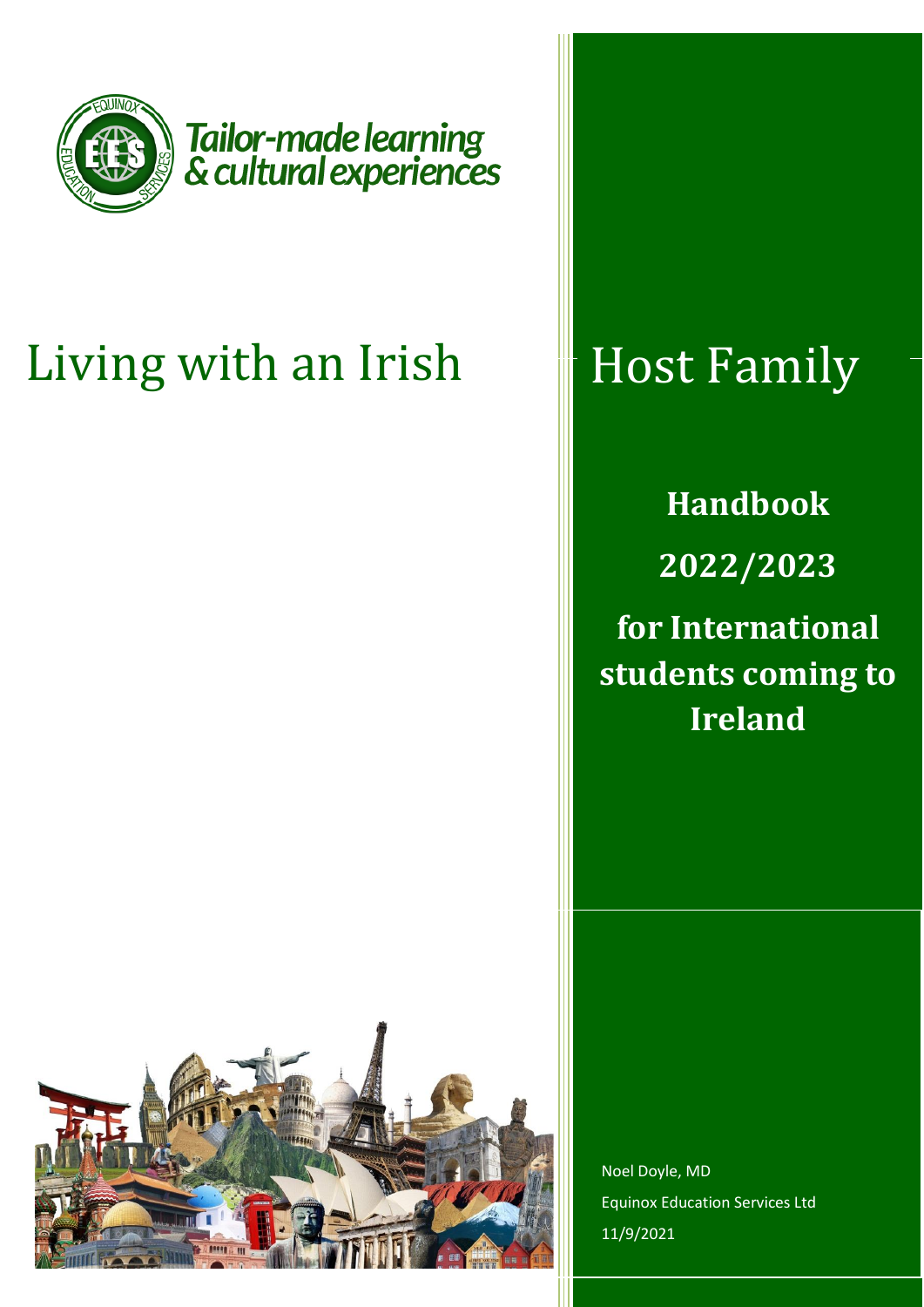### **Staying / Living with an Irish Family Handbook**



#### **What is host family accommodation?**

One of the most popular types of accommodation is staying with a local Irish host family. This means you live with the family as a household member and eat and relax with them. The Irish are renowned for their warmth, generosity and friendliness. Staying with an Irish family is a very enjoyable and beneficial means of getting to know Irish people and culture and is an excellent way to use and practice your English.

#### **If I stay with a host family what should I expect?**

The family will treat you as a member of the family and you will be expected to obey certain family rules (It is not a hotel). All families provide a private or shared room with access to all living areas in the house and family meals. Students will be expected to share the bathroom with other members of the family. Experience has shown us that living with a family is the most interesting and effective way to become fully immersed in your host country's language and culture.

Your host family will always do their best to engage you in daily conversation while making you feel as though you are in a "home away from home".

Remember your host family will have different customs and habits than you are accustomed to, and meals will be prepared according to local custom. All host families are within 30 minutes travelling time of the school.

A few questions you should ask yourself about staying with a host family:

- 1. Am I prepared? Do I have realistic expectations? Host families may not have the same comforts as your home does. Please remember you are coming to Ireland to learn about Irish Life and Culture so of course it will be different from your home BUT if you are willing to open your mind it will be a wonderful experience.
- 2. Am I prepared to live by the house rules? You will be treated as a family member and as such you will be expected to comply with your family's rules and expectations.
- 3. Can I adjust to unfamiliar food? Eating times could be very different, i.e. 6pm instead of 8pm, and the portions may be smaller or larger than you are used to back home. You should also expect the menu to be different from what you are used to.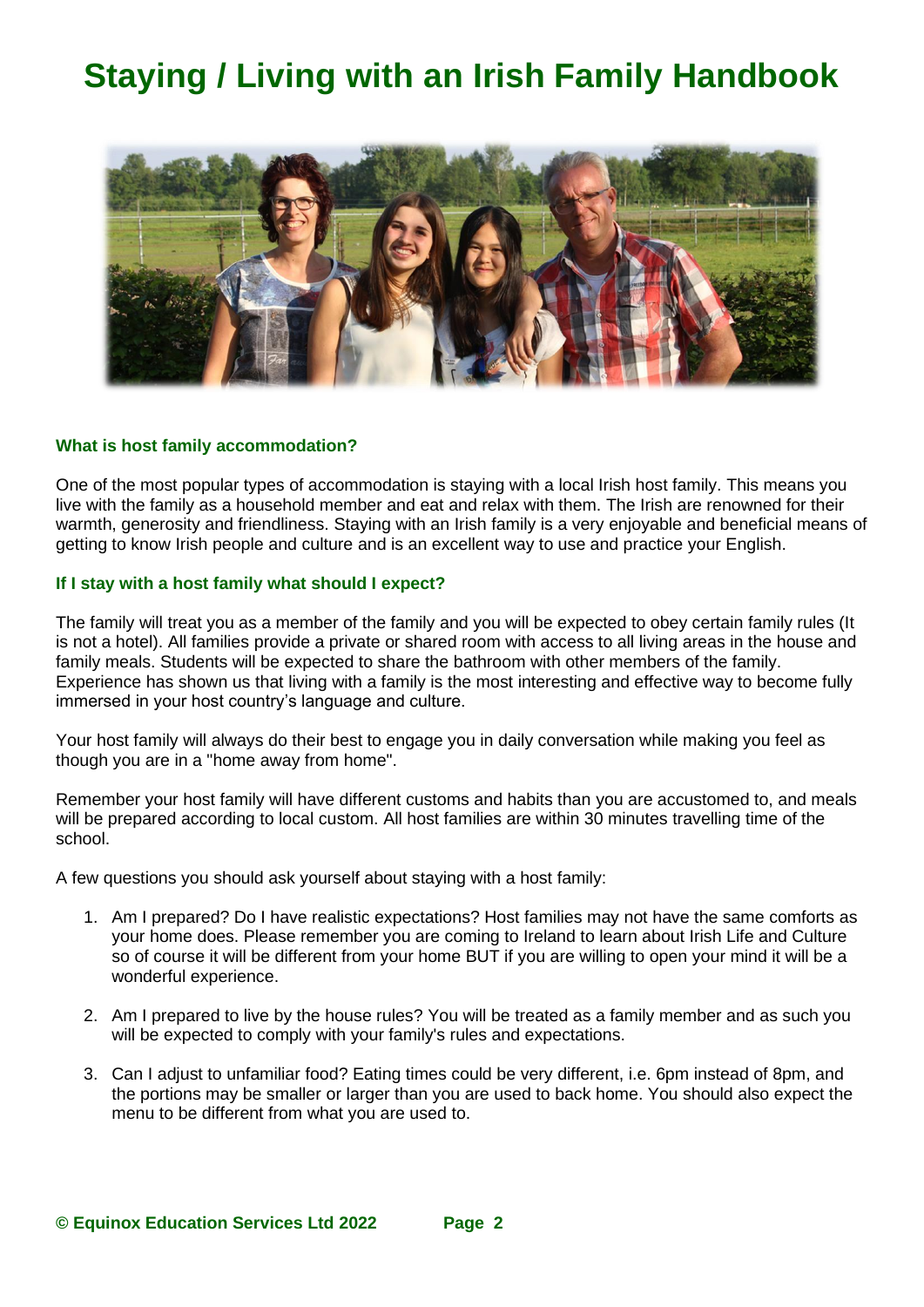

#### **Communication**

Clear communication is perhaps the most important ingredient to successfully living with a host family. Only when everyone involved knows what is expected of them - and what to expect in return - can honest relationships develop. Ask your host family upon arrival where you will sleep and store your possessions, meal times etc.

It is also important to arrange access to laundry facilities, communication technology such as the Internet and your responsibilities regarding your room etc. Please note that not all host families have internet at home.

#### **Cleanliness**

While you are meant to feel like a part of your host family while you are living abroad, leaving your dirty laundry all over the floor will not endear you to anyone. Your mother won't be around to remind you, so be sure to be tidy while you are living abroad.

Putting all dirty laundry in a hamper or laundry bag, washing laundry on a regular basis, hanging up wet towels and laundry and cleaning the bathroom after use, will show the family that you have respect for them and their home.

There are other cleaning tasks you should do during your stay such as , washing up after you prepare food and/or eat a meal or snack, wiping down all kitchen surfaces you may have soiled, keeping all school or work supplies neatly tucked away, leaving any room as clean as you found it and pitching in during a general family clean up.

#### **Caring**

Living with a host family will only be truly successful if you put your heart into the endeavour. Anyone can become a tenant but becoming a part of the family and making lasting relationships requires caring.

Show that you care in small ways, such as:

- \* Bringing a host family, a small gift when you arrive (one per family);
- \* Offering to cook a traditional meal for the family;
- \* Assisting with family scheduling and chores;
- \* Duplicating photos that you take of yourself and your host family;
- \* Make an effort to talk to host family.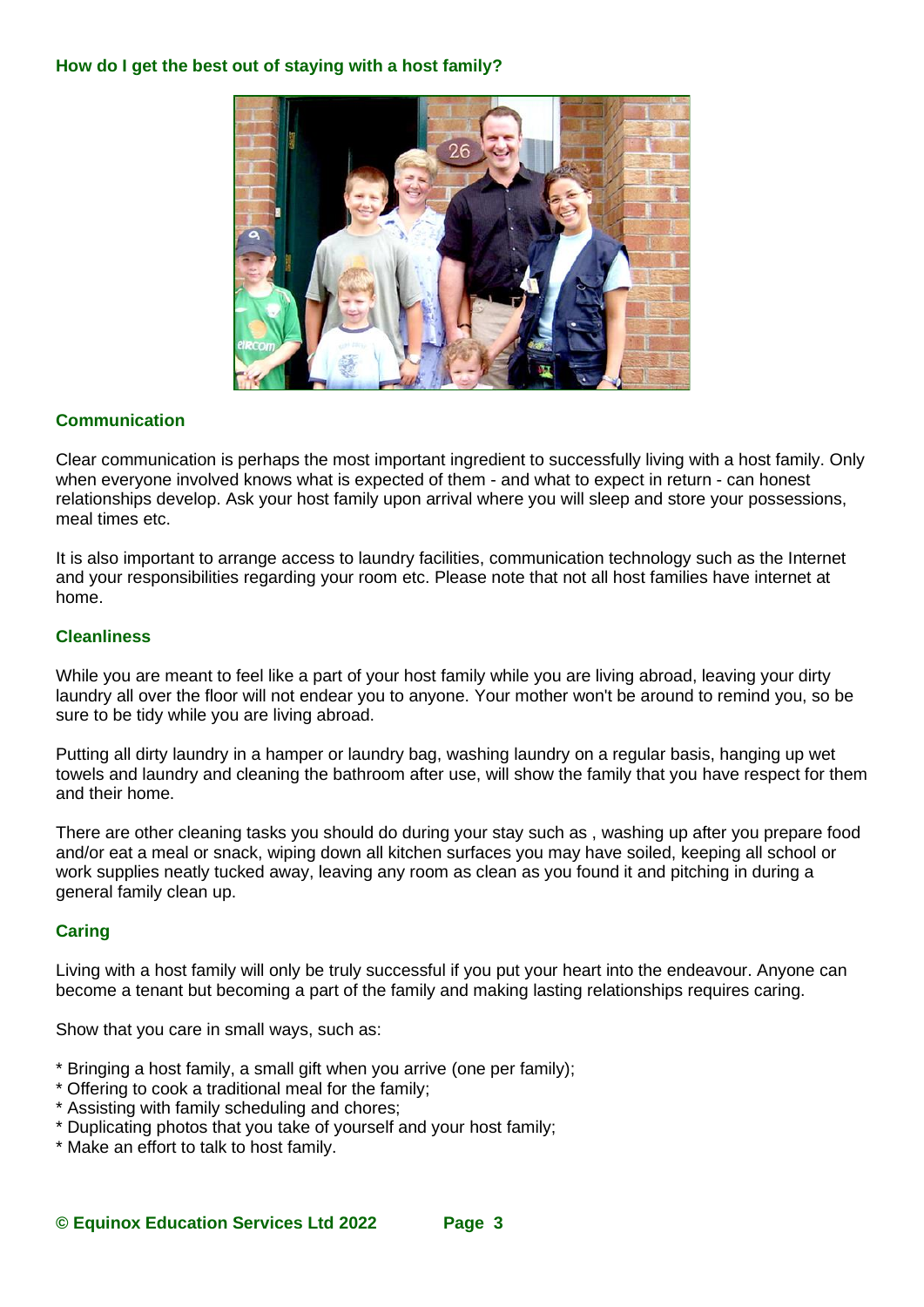Living with a host family should be a time for you to truly experience a new culture. With a little bit of communication, cleanliness and caring, living with a host family will be an exceptional experience that you will never forget!

#### **How do we find our Host Families**

Equinox Education Services have 16 years experience in placing international students with our host families. Nearly all our new host families are recommended by the schools we work with or by our existing valued host families. The steps involved include.

- Step (1) Interested host families contact us
- Step (2) Our Homestay Co-Ordinator inspects the house and students room etc
- Step (3) Our Homestay Co-Ordinator explains in detail to host family what we expect from the.
- Step (4) Host Families fill out the required paper work including Police Check
- Step (5) If everything is in order we add all their details to our Homestay system

#### **Summary of Practical Matters**

- If you are unhappy with something, please discuss it with your host family. From experience a lot of problem can be solved by just communicating with your family. If after talking to still feel there is a problem, please discuss with programme co-ordinations or leaders.
- Find out what the arrangements are for laundry and using the internet (if available) when you arrive. A suitable arrangement should be discussed with your host family.
- If you are not planning to eat a meal at home, let your host family know beforehand so that they do not prepare a meal for you.
- Show respect for the host family home and property. If you break or damage anything, tell your host family as soon as possible.
- If you are cold, ask them for extra blankets in your room.
- Do not leave lights, electric or heaters on when you are out.
- Be on time for meals.
- Host families are not taxi services.
- Do not use the kitchen or help yourself to food unless you have agreed this with your host family. This will not be a problem, but it is good manner to discuss with your host family.
- Keep your room tidy.
- Make your bed and change your bed linen yourself if required (the host mother is not a chambermaid!)
- Leave the bathroom clean and tidy after using it. If you have any queries regarding the use of bathing/toilet facilities, discuss these with the host family. Females should enquire about the disposal of sanitary pads.
- Do not put pictures on the wall unless you have agreed this with your host family.
- Observe the safety rules of the house. If there are any small children, please be extra vigilant about leaving any dangerous items (e.g. medicines) out of their reach.
- For Minors (Under 18) all medicine **MUST** be left with host parent.
- You should seek permission if you wish to have any visitors. It should not be a problem, but it is good manners.

#### **Irish Culture & Things you should be aware of:**

#### **Meals**

The host family is expected to provide a healthy breakfast, lunch and evening meal each day. Please check meal times. If you are not able to be at home for the usual evening meal, let your host family know

Typical meals would include: -

**Breakfast -** coffee/tea, Juice, bread, cereals.

**© Equinox Education Services Ltd 2022 Page 4**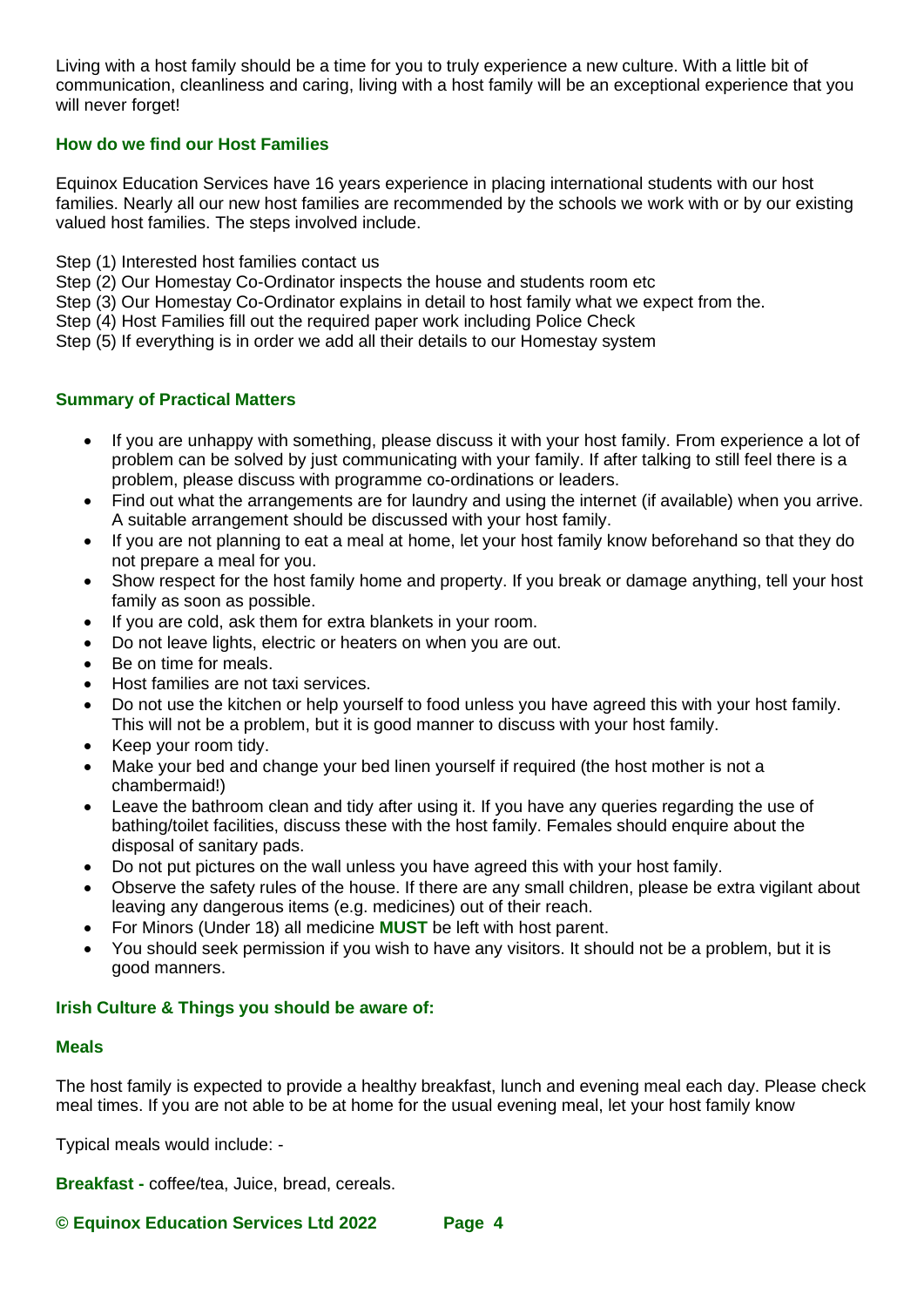**Lunch -** light lunch e.g. sandwich, drink, fruit, chocolate bars etc **Evening Meal -** Normally meat/fish, vegetables including potatoes/rice or pasta, fruit and coffee/tea. **Snacks -** Normally Tea / Coffee and biscuits etc

All host Families will be given your information (profile sheet) so they will be made aware of any medical problems or dietary requirements.

Students agree to eat meals provided by host family and understand that they cannot pick and choose what they want to eat.

#### *Bathroom facilities*

- You are allowed a daily hot shower and should inform the family at what time you plan to take it. A shower should last no longer than 10 to 15 minutes.
- Please tidy the bathroom after you use it as other family members will also use these facilities.

#### **Families & Homestay House**

- Host families come in all sizes from a single member host family to families with 2 or 3 children. When selecting a host family our most important consideration is that the host family will make you feel part of their family.
- Irish families tend to have quite a lot of visitors and it is very common for your host family to be visited by friends, family and relatives on a regular basis.
- Host families like to have international students stay with them as it allows them and their families the opportunity to experience new cultures.
- The Host families will provide you with a quite area to study in. Sometimes this is in your room and other times this is in a quite area of the house like a dining room etc.

#### **Irish People**

- Irish people have a good sense of humour and they like to laugh and make jokes so please do not take what they say too literally.
- Tattoos: Tattoos in Ireland have a totally different meaning than in other countries. People in Ireland that have tattoos have them as a sense of fashion/ Art or the names of their children etc so please do not be alarmed if you see people with Tattoos as it doesn't mean that they are bad people etc.
- Irish people like to watch TV in the evenings and quite often ask the student to join them. This is a common family activity.

#### **Academic Term / Year Students**

- Students who are here for an academic term / year will be provided with school uniform and school books.
- Host Families in association with Equinox Staff will assist you get both of these items.
- Students must obey school rules and respect school time table.
- Students cannot attend Discos or House parties that are not supervised by Equinox Education Services or are not official school events.
- Students must understand that the subjects they prefer depends on availability and classes sizes.
- Follow school rules, keep up with school work in school.
- Each student will be assigned a local Equinox Co-Ordinator upon arrival.